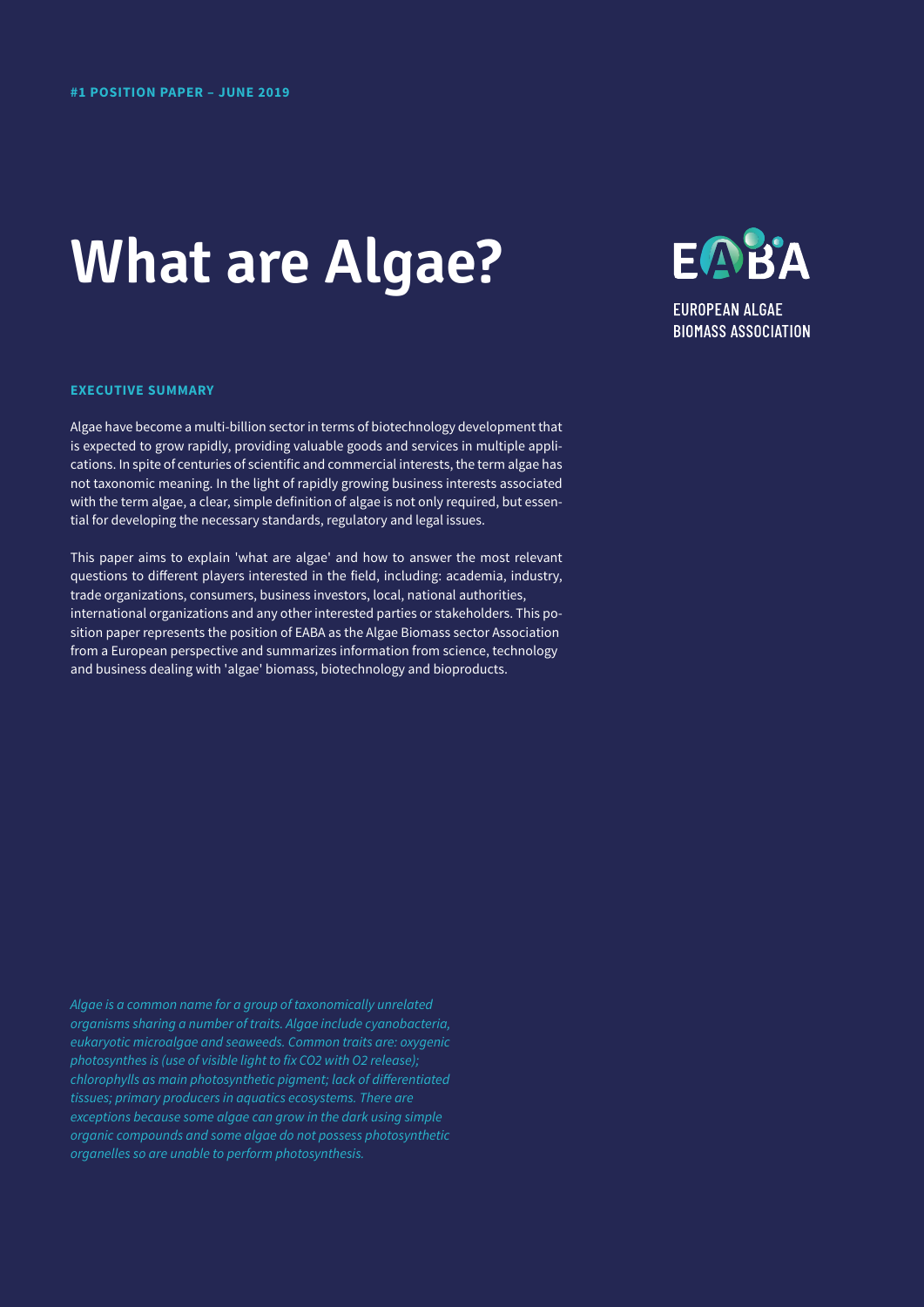

#1 EABA – POSITION PAPER – JUNE 2019

# **What are Algae?**

# **EXECUTIVE SUMMARY**

Algae have become a multi-billion sector in terms of biotechnology development that is expected to grow rapidly, providing valuable goods and services in multiple applications. In spite of centuries of scientific and commercial interests, the term algae has not taxonomic meaning. In the light of rapidly growing business interests associated with the term algae, a clear, simple definition of algae is not only required, but essential for developing the necessary standards, regulatory and legal issues.

This paper aims to explain 'what are algae' and how to answer the most relevant questions to different players interested in the field, including: academia, industry, trade organizations, consumers, business investors, local, national authorities, international organizations and any other interested parties or stakeholders. This position paper represents the position of EABA as the Algae Biomass sector Association from a European perspective and summarizes information from science, technology and business dealing with 'algae' biomass, biotechnology and bioproducts.



**BIOMASS ASSOCIATION** 

Document coordinated by **Alison G. Smith** (University of Cambridge, UK) with **Mario R. Tredici** (University of Florence, Italy) and **Sammy Boussiba** (Ben-Gurion University, Israel) and support from **Vítor Verdelho** (A4F / EABA General Manager), **Jean-Paul Cadoret** (Algama/ EABA President) and key contributions from **Matthew P. Davey**, **Maria Huete-Ortega** (University of Cambridge), **Francisco Gabriel Acien** (University of Almeria), **Ulrike Schmid-Staiger** (Frauenhofer Institute IGB), **Herminia Rodriguez** (University of Seville), **John Benemann** (MicroBio Engineering), **Stefan Leu** (Ben-Gurion University), **Liliana Rodolfi** (University of Florence)**, Natascia Biondi** (University of Florence), and **Lisandra Meinerz** (EABA Secretariat).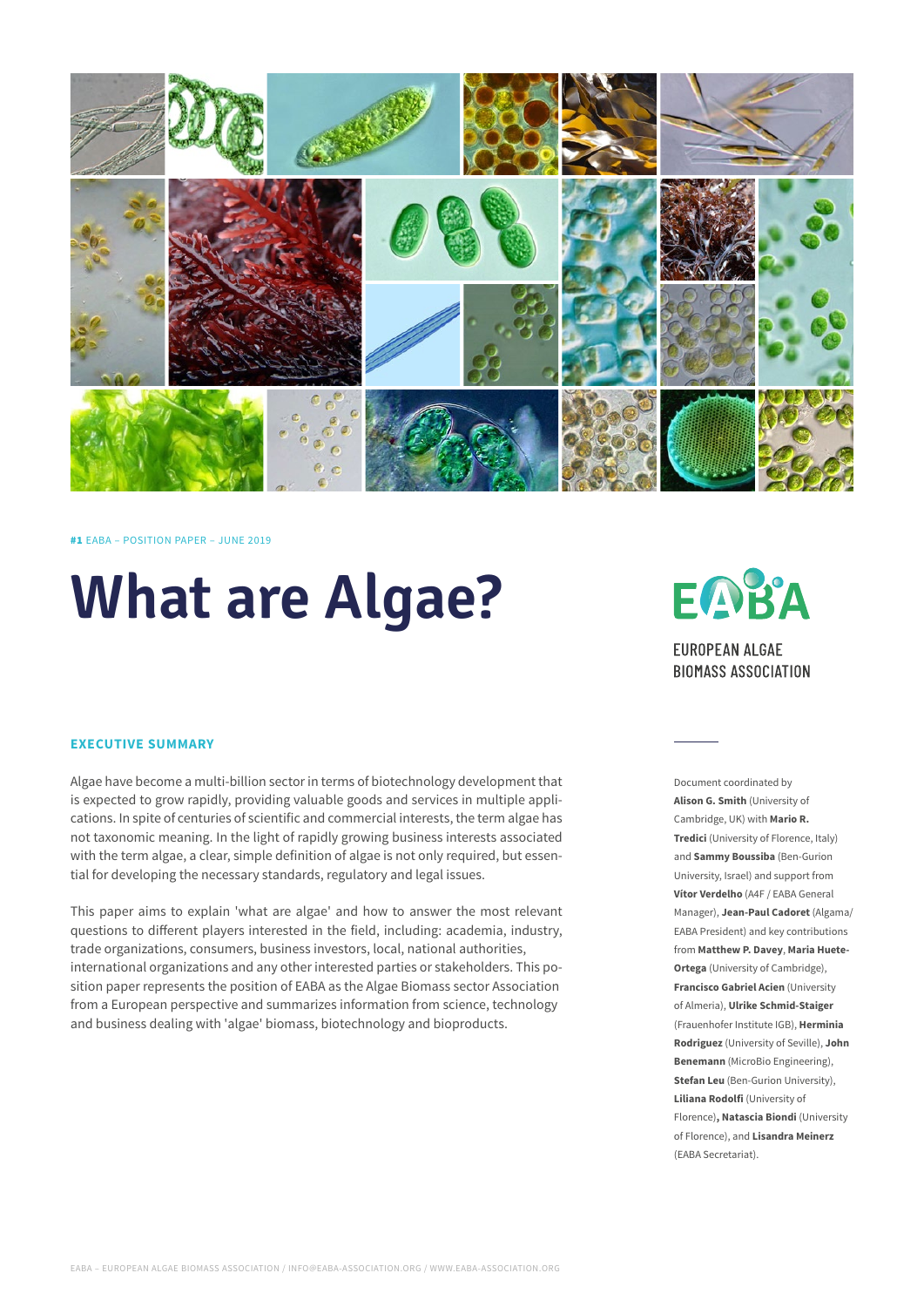# **RATIONALE**

**The European Algae Biomass Association (EABA) was established in Florence in June 2009 as the European association representing both research and industry in the field of algal technologies. EABA is representing both macro- and microalgae biomass interested organizations and individuals.**

The general objective of EABA is to promote mutual interaction and cooperation in the field of algae biomass production, transformation and use for the whole range of algae applications. It aims at creating, developing, promoting and maintaining solidarity, contact, interaction and collaboration among its members and at defending their scientific and commercial interests at the European and international level. Its main target is to act as a catalyst for fostering synergies among scientists, industrialists and decision makers in order to promote the development of research, technology and industrial capacities in the field of algology.

The Association is technology neutral and does not aim at favouring a particular kind of production, processing or use of the algae biomass or biotechnology. This approach reflects the fact that all production technologies and uses of algae biomass or related services are to be considered as interdependent.

With these aims in mind, the Members of EABA share with each other accurate non-confidential information about the algae biomass sector (adapted from EABA STATUTES).

### **THE ORIGIN AND EVOLUTION OF THE CONCEPT 'ALGAE':**

The origin of the word algae means 'seaweeds' in Latin, and one of the first known reference to 'algae' in Western literature was by the poet Virgil who about 30 BC wrote '*Nihil vilior alga*' ('nothing is as worthless as algae'). However, despite this, since earliest times, algae have been part of the human diet, with records in China and Japan going back for at least 2500 years. In Europe seaweeds were used in soil amendments and even for fodder in some cases. Spirulina biomass was consumed for centuries in Africa and Central America, and macroalgae biomass was used intensively as soil amendment, e.g. in Ireland. In the 17<sup>th</sup> Century, after invention of the light microscope, microalgae started to be studied.

The first microalgae identified was the diatom *Tabellaria* in 1703 and among the first to be cultured was *Chlorella* in 1890 in Europe. Over the last 100 years, microalgae and seaweed research and commercial applications have evolved in Europe, being at the forefront of algae exploitation for new foods, feeds and chemicals.

Currently, we use algae for many different household and industrial products. Some examples are toothpaste, chocolate milk, candies, cosmetics, ice creams, paint, ink, and pharmaceuticals. Of the more than 70,000 different algae species known, less than 50 are currently used in commercial production (Guiry, 2012), so we can assume that there is a growing number of uses that have yet to be discovered.

# **THE IMPORTANCE OF THE 'ALGAE BIOMASS' SECTOR IN EUROPE**

The European Algae Biomass sector represented in 2018 an "economical value" of more than 1.69 B€/year (macroalgae 700 M€; microalgae 750 M€; equipment and engineering 180 M€; research & development 60 M€) and provides jobs for more than 14,000 persons. More than 80% of the market is the result of activity by several large multinational companies. However, hundreds of SMEs and private producers recently started to develop a highly dynamic business landscape expected to grow rapidly.

Some microalgal strains, particularly belonging to *Arthrospsira* (known as spirulina) and *Chlorella* are consumed worldwide as food supplements. Algae are utilized since many years as feed in aquaculture hatcheries thanks to a nutritionally complete profile of amino acids, vitamins, minerals and essential fatty acids. Among macroalgae the most consumed are nori (*Pyropia tenera*), wakame (*Undaria*), kombu (*Laminaria* and *Saccharina*).

Algae are also utilized as sources of fine chemicals and botanical extracts and active substances in several applications, for pharmaceuticals and cosmetics). Algae can be used as food or feed according to:

- » General food law , Regulation (EC) 178/2002;
- » Responsibility quality and safety Regulation (EC) 882/2004;
- » Relating to feed: Hygiene, Regulation (EC) 183/2005. Trade / labelling 767/2009. Relating to food hygiene is Regulation (EC) 852/2004 (There are no regulations of "food trade" but there are several on labelling of foodstuffs, the general one being Regulation (EU) No 1169/2011);
- » Additives, Regulation (EC) 1831/2003 is a regulation on feed additives. The regulation on food additives is Regulation (EC) No 1333/2008;
- » Undesirable substances in animal feed (Directive 2002/32/EC).

Algae can be used as feed additives according to Regulation (EC) 1831/2003. However, only additives that have been through an authorisation procedure may be placed on the market. Algae have been included in the feed catalogue. The Commission has established the European Union Register of Feed Additives, although the Register has only informative purposes and does not replace Community legal acts (ec.europa.eu/food/food/animalnutrition/ feedadditives/registeradditives\_en.html, http://ec.europa.eu/ food/food/animalnutrition/feedadditives/docs/c\_50\_en.pdf\).

Regulation (EC) No 1831/2003 on "additives for use in animal nutrition, on the placing on the market and use of feed" states in article 24(6)): "the person who, for the first time, places on the market a feed material that is not listed in the catalogue shall immedi-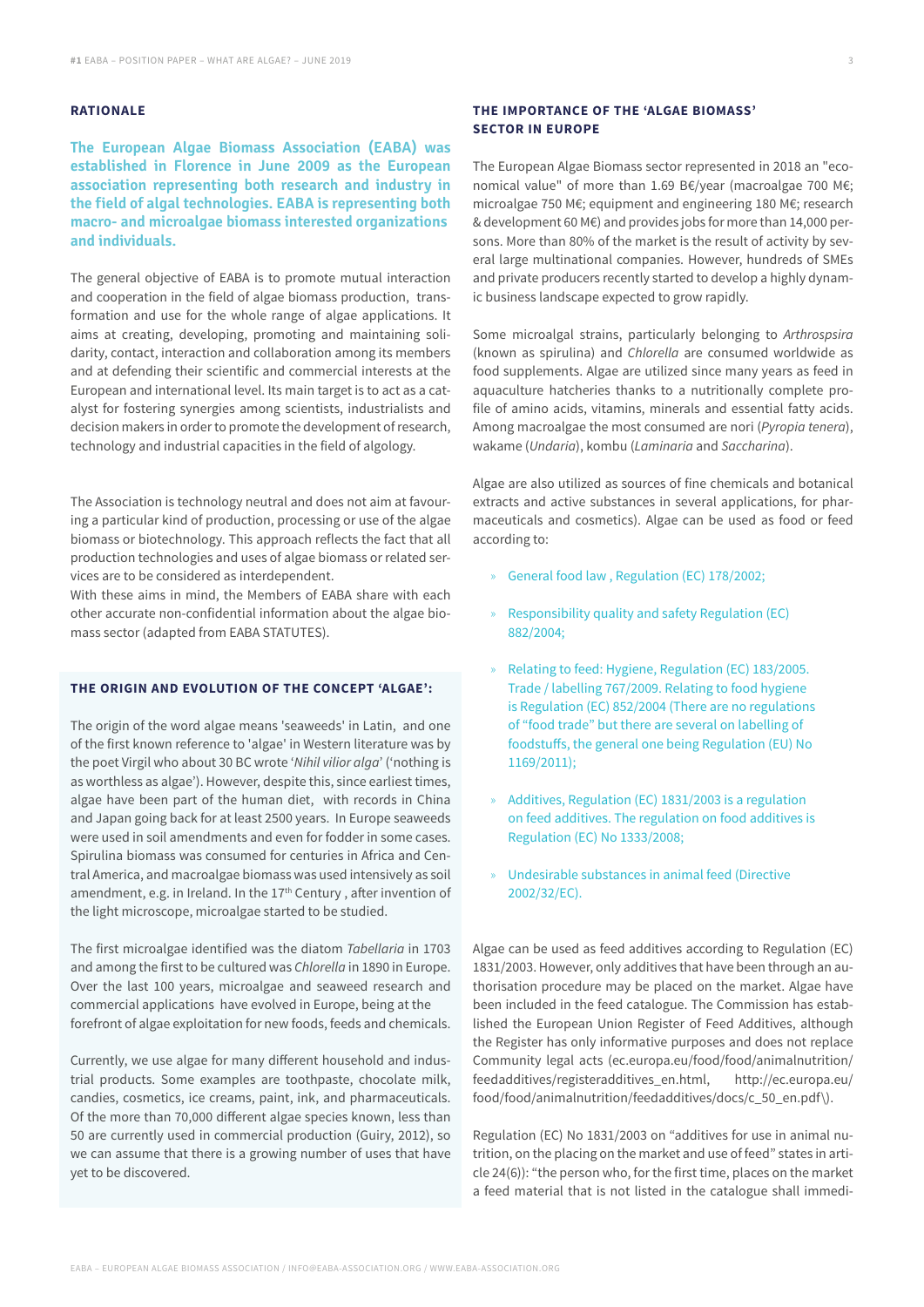ately notify its use to the representatives of the European feed business sectors referred to in Article 26(1). The representatives of the European feed business sectors shall publish a register of such notifications on the Internet and update the Register on a regular basis" (www.feedmaterialsregister.eu/index.php?page=Presentation ). Authorisations are granted for specific animal species, specific conditions of use and for ten years periods. (http://ec.europa. eu/food/food/animalnutrition/feedadditives/legisl\_en.html).

In order to be sold as food, algae which were not consumed to a significant level within the EU before May 1997 need to be authorised following the procedure set out in the "Novel Foods Regulation". The "EU Novel Foods" catalogue lists species that were widely consumed in the EU before 15 May 1997 and are thus exempted to go thought the Novel Food procedure. All foods authorised under the Novel Foods Regulation are listed in the "Union list of Novel Foods".

For potential uses of Genetically Modified (GM) algae, the regulation on food safety and labelling of GM food and GM feed EC 1829/2003 and 1830/2003 applies.

- **1.** Seaweeds and other algae are covered by Chapter 12 of the Brussels nomenclature, which is listed in Annex I to the Treaty (https://www.taricsupport.com/ nomenclatuur/1200000000.html). Seaweeds and other algae are therefore agricultural products falling within point (a) of the first subparagraph of Article 1(2) of Regulation (EC) No 834/2007. Since 'other algae' includes 'microalgae', microalgae are covered by the scope of Regulation (EC) No 834/2007.
- **2.** As in Commission Regulation (EC) No 889/2008 (Chapter 1.8) no detailed production rules have been laid down until now for microalgae used as food and questions arose as regards which production rules operators have to respect when growing microalgae for use as food, there is a need to clarify the situation and lay down detailed production rules for such products.
- **3.** The production of microalgae resembles that of seaweed in some aspects. Moreover, when they are further used as feed for aquaculture animals, microalgae, like multicellular algae and phytoplankton, are already subject to the detailed production rules for the collection and farming of seaweed on the basis of Article 6a of Regulation (EC) No 889/2008. Therefore, it is appropriate to clarify that the detailed production rules for seaweed should also apply to the production of microalgae for further use as food.

### **ECONOMIC DEFINITION OF ALGAE OR ALGAE AS GOODS**

Custom code tariff number e.g. TARIC code (https://en.wikipedia.org/wiki/TARIC\_code) comes from Council Regulation (EEC) No 2658/87 of 23 July 1987 which established a nomenclature, known as the 'Combined Nomenclature' or abbreviated to the 'CN', based on the International Convention on the Harmonised Commodity Description and Coding System, known as 'the Harmonised System' or abbreviated to the 'HS'. Algae have the code 1212 21 00 which is in the heading 1212 e.g. under the chapter 12 "oil seeds and oleaginous fruits; miscellaneous grains, seeds and fruit; industrial or medicinal plants; straw and fodder" therefore are treated legally as "plants", although such a definition is scientifically inaccurate.

Algae production facilities are regulated in some European countries. In Spain microalgae production facilities are accepted as agriculture activity (Real Decreto 824/2005) as "special crops". Water supply and disposal of residues regulations applicable for this activity is the same as that for agriculture activities. Agriculture is the cultivation of plants and funghi and breeding of animals, for food, fiber, biofuel, and other products used to sustain and enhance human life.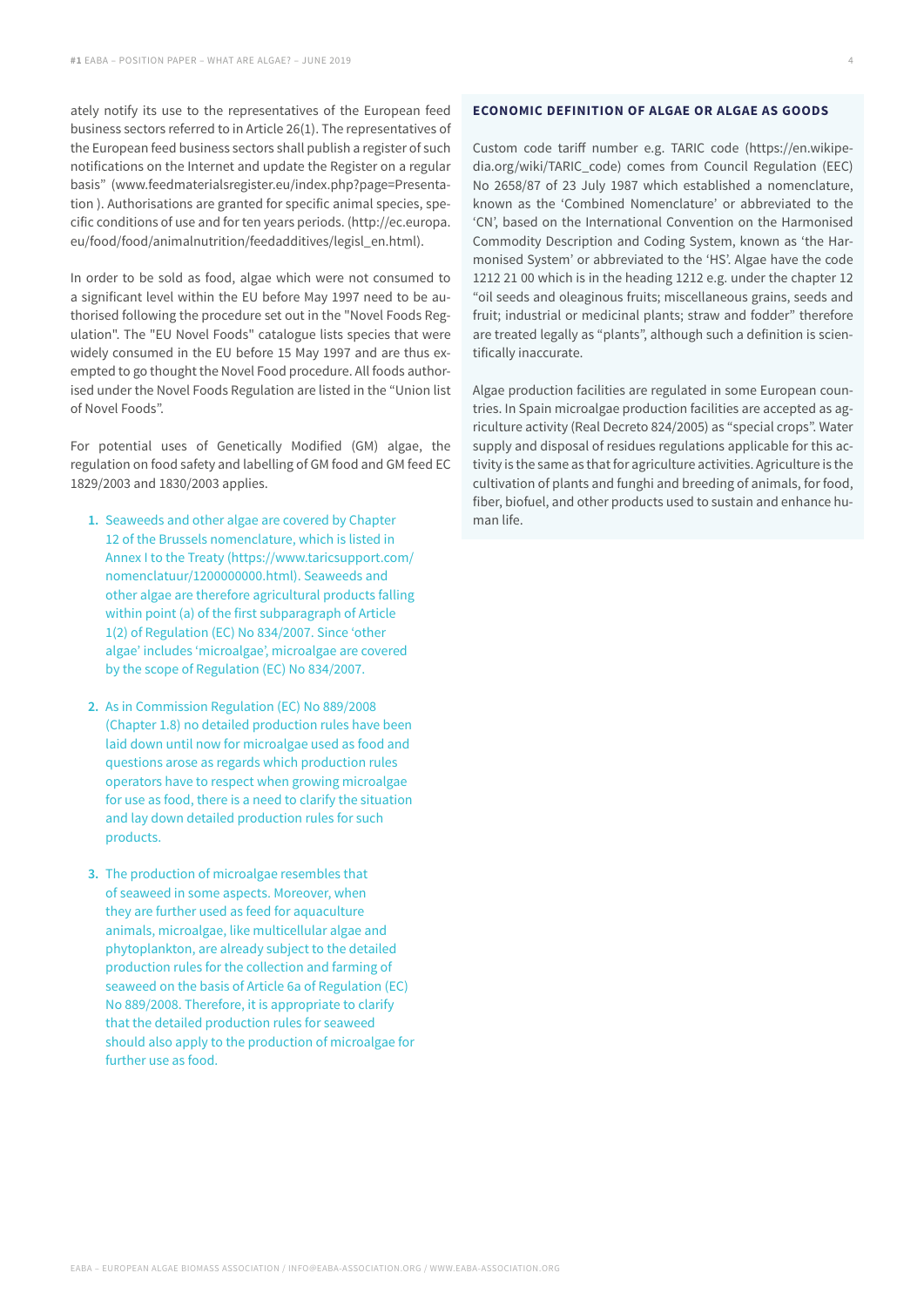# **WHAT ARE ALGAE?**

**Alhough algae are widely used in biotechnology and agriculture in Europe and worldwide, and the term algae appears in multiple legal documents, the term as such is poorly defined. Algae are very diverse group of organisms, found almost everywhere on the planet.** 

Based on common use the term algae includes representatives from prokariotes (the cyanobacteria) and from several kingdoms of the eukariotes, whereby no scientific agreement currently exists on the exact taxonomic classification of those multiple eukaryote kingdoms.

Algae are not one taxonomic group, the term is used similarly to the way in which people refer to "trees", "bushes", or "herbs", albeit at a higher taxonomic level. In the widest sense the term algae includes all photoautotrophic organisms performing photosynthesis to produce sugar from water and CO<sub>2</sub> under release of oxygen lacking complex differentiation, and require high moisture levels for growth, although not for survival. In aquatic ecology microalgae are often called phytoplankton, from the Greek "phyton" (plant) and "planktos" (wanderer or drifter), referring to microscopic photosynthetic organisms that form part of the plankton community.

Algae can be grouped into:

- **1.** macroscopic multicellular species, free floating, sometimes attached to the bottom of seas, rivers and lakes - called macroalgae or seaweeds;
- **2.** microscopic and mostly unicellular (although they can also be filamentous or colonial) species called microalgae.

However, as we started to understand the aquatic and terrestrial environment in more detail we have found that the macro- and microalgae domains overlap and that algae are complex in terms of taxonomy and biological attributes, and in the ways that industry can utilize them. Although some exclude prokaryotes from the definition of algae, EABA believes that, due to the similar physiology, biotechnology and business applications of cyanobacteria, need to be, within the realm of algae biotechnology and business development, included in the term algae and treated likewise in all legal, technological and regulatory matters.

As no definition of algae is generally accepted, we list here just a few options:

» Most algae are photoautotrophic, performing oxygenic photosynthesis using sunlight; lack complex structural differentiation although some primitive specification into organs can be observed; and lack flowers or spores for proliferation but rather multiply by means of single celled gametes or by vegetative cell division;

- » One definition is that algae "have chlorophyll as their primary photosynthetic pigment and lack a sterile covering of cells around their reproductive cells";
- » A very simple definition would be algae are all oxygenic photosynthesisers other than embryophyte land plants (Cavalier-Smith 2016);
- » Another definition adapted from Wikipedia is: Algae is an informal term for a large, diverse group of photosynthetic eukaryotic organisms that are not evolutionary related, and therefore polyphyletic (of different taxonomic backgrounds).
- » Cyanobacteria, also known as blue-green algae, are a large heterogeneous group of prokaryotic, principally oxygenic photosynthetic organisms. Cyanobacteria resemble the eukaryotic algae in many ways, including morphological characteristics and ecological niches, and were at one time treated as algae (Encyclopaedia Britannica).

Thraustochytrids are unicellular heterotrophic marine protists classified within the Stramenopiles. There is an ongoing debate as to whether Thraustochytrids are algae. (Leyland B, Leu S, Boussiba S. 2018). It is ultimately a question of whether the common ancestor of Stramenopiles had plastids and subsequently lost them, or that it was never photosynthetic (Stefansson M. O. et al., 2019). Several companies in Europe and worldwide are producing oil from Thraustochytrids and selling it as algae oil. European authorities as EFSA issued a positive scientific opinion about this product (EFSA Panel on Dietetic Products, Nutrition and Allergies, 2014. Scientific Opinion on the extension of use for DHA and EPArich algal oil from Schizochytrium sp. as a Novel Food ingredient. EFSA Journal 2014;12(10):3843, 17 pp.).

Algae include organisms ranging from the unicellular microalgae to multicellular forms, such as the giant kelp, a large brown alga up to 60 m in length. Most are aquatic and photoautitrophic, although numerous prominent species including *Chlamydomonas, Haematococcus, Chromochloris zofingiensis* are actually soil dwelling species blooming whenever moisture and nutrient conditions are adequate. Algae lack many of the cell and tissue differentiation, such as stomata, xylem, and phloem, which are found in land plants.

Algae play an essential role in many ecosystems, providing the foundation for all aquatic food chains supporting fisheries and ecosystems in the oceans and inland waters. Despite the fact that algae in the open oceans constitute only a fraction of the biomass of plants on land, algae carry out half of the photosynthesis on the planet, and thus contribute about 50% of the oxygen that we breathe.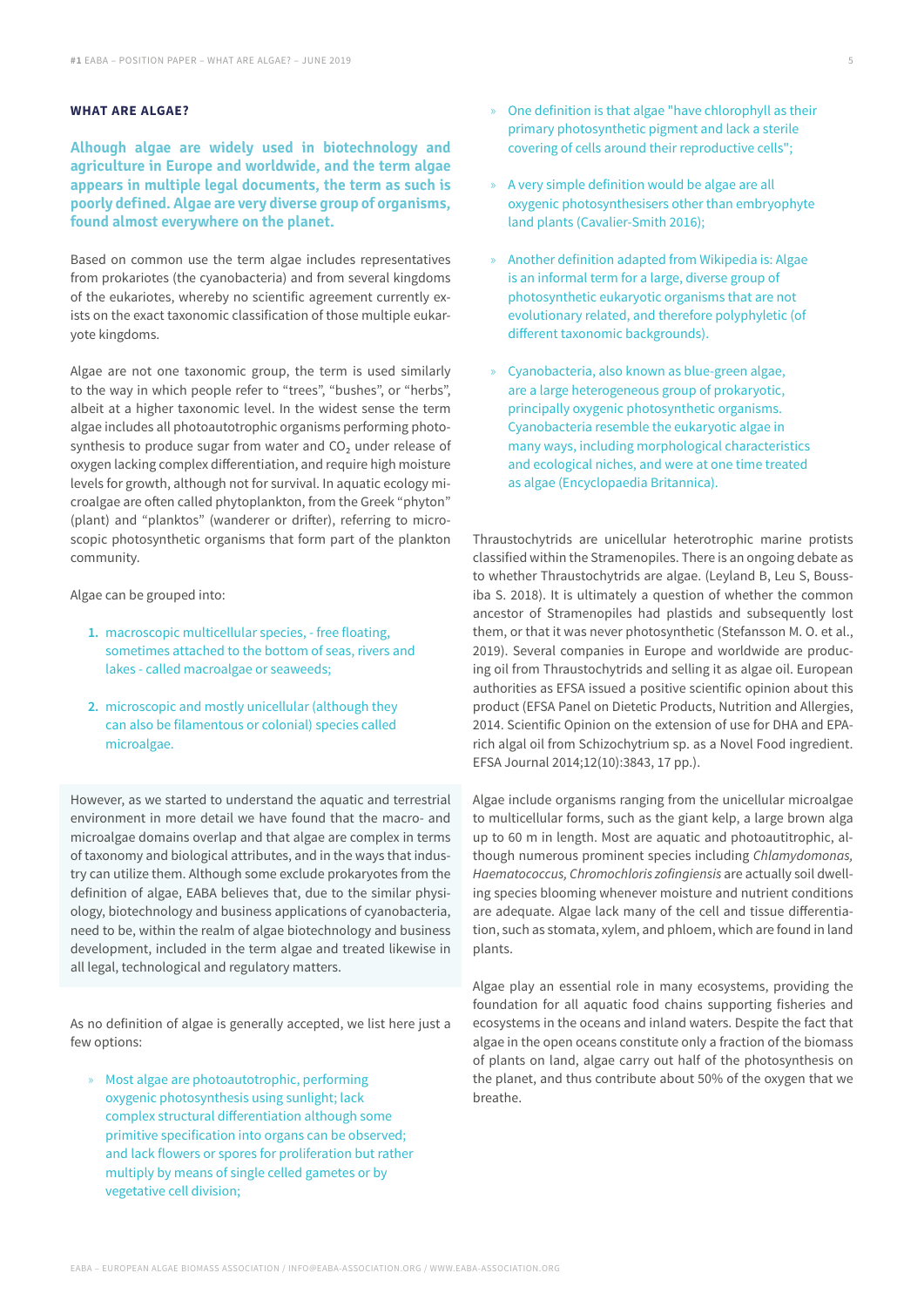*Algae is a common name for a group of taxonomically unrelated organisms sharing a number of traits. Algae include cyanobacteria, eukaryotic microalgae and seaweeds. Common traits are: oxygenic photosynthes is (use of visible light to fix CO2 with O2 release); chlorophylls as main photosynthetic pigment; lack of differentiated tissues; primary producers in aquatics ecosystems. There are exceptions because some algae can grow in the dark using simple organic compounds and some algae do not possess photosynthetic organelles so are unable to perform photosynthesis.*

#### **ALGAE CLASSIFICATION AND TAXONOMY**

**Historically, algal species identification (delimitation) was based on their morphology and their growth behaviour. The science of systematics used the morphological similarities and differences between organisms to determine the evolutionary history and relationships of algal species to other species (Weins 2007).** 

However, as the shape of many algae can change over their life cycle or depending on the environmental conditions (e.g. nutrient availability), it can be hard to classify many species based on morphology alone (Trainor 1998). To address this point, many research groups now classify and recreate lineages using similarities and differences in the DNA sequences of certain regions of their genomes. Typically, these are the 16S and 18S small subunit ribosomal RNA (rRNA) gene and Internal Transcribed Spacer (ITS) of rDNA (Leliaert et al. 2014**)** from the nuclear genome, with genes from both the chloroplast and the mitochondrion also used. Determining to which group a new organism belongs is still a challenge, and within the taxonomic circles there are species "groupers" and "splitters", with many debates on how and where individual organisms should be placed in the phylogenetic tree (see John and Maggs (1997) and Leliaert and De Clerck (2017) for excellent reviews).

For simplicity, we group the most prominent algae species in Table 1 based on the 'Four Eukaryotic Kingdoms' model elaborated in the Tree of Life Project (www.tolweb.org ), although this is a subject in motion and not finally clarified with multiple conflicting and contradictory publications and four to six kingdoms of eukaryotic organisms suggested, complicating the situation. The Kingdom formerly called 'Protists' including most algae classes was found, by molecular studies, to have evolved from multiple not related origins and thus became unsatisfactory in light of emerging massive amounts of molecular and high resolution microscopy information. To date attempts are being made to redefine the Kingdoms of the Eukaryotic domain (Ruggiero et al 2015, Simpson et al 2004 etc), which has direct implications on the taxonomic position of many algae classes and remains unresolved for the time being. In the classification model adopted algae spread in three out of the four Kindoms.

One of the best consensus models on how the algae are grouped is presented in "The Freshwater Algal Flora of the British Isles" (John et al. 2011). This flora, alongside other recently curated databases at the UK Natural History Museum (AlgaeVision - www.nhm.ac.uk/ our-science/data/algaevision.html) and the Algaebase database (www.algaebase.org/) provide the most up to date consensus on algal species classification and traits. Table 1 provides a summary of the major algal groups, based on the information in John et al. (2011), Algaevision Algaebase and the Tree of Life project. The commonest terms in industrial and academic meetings are "microalgae", "macroalgae", "blue-green algae", "cyanobacteria", "seaweed", "diatoms", and "green algae" and we have indicated in Table 1 where these groups belong within the formal taxonomic classification.

Prominent algal species used in biotechnology such as *Chlorella* and *Chlamydomonas* are grouped under the green algal phylum Chlorophyta*.* Many other industrially relevant species such as *Phaeodactylum*, *Isochrysis*, *Euglena* and *Nannochloropsis* are taxonomically different phyla in other kingdoms of Eukaryotes (Table 1). For instance, *Phaeodactylum* is specifically a diatom, as are *Chaetoceros* and *Skeletonema,* widely cultivated as feed for aquaculture. The single most prominent and successful object of algae biotechnologists, *Arthrospira* (spirulina) is a cyanobacterium.

Outside the genetic and morphological taxonomy, algal species can also be grouped and defined based on their functionality (i.e. how and where they grow). These include:

- **1.** The way the algae grow (e.g. suspended in growth media, or attached as biofilms). Most algae grow photoautotrophically by photosynthesis, using sunlight to convert  $CO<sub>2</sub>$  and a few nutrients, including nitrogen and phosphorous, into biomass. Some of these algae are also able to grow heterotrophically in the dark using a range of organic substrates, or even combine both growth modes (called "mixotrophic" growth).
- **2.** The type of habitats in which the algae grow (e.g. salt-loving halophytes, or cold-tolerant psychrophilic species), soil dwelling or aerial microalgae thriving outside of open waters in or on soils and even in deserts exploiting temporary moisture availability.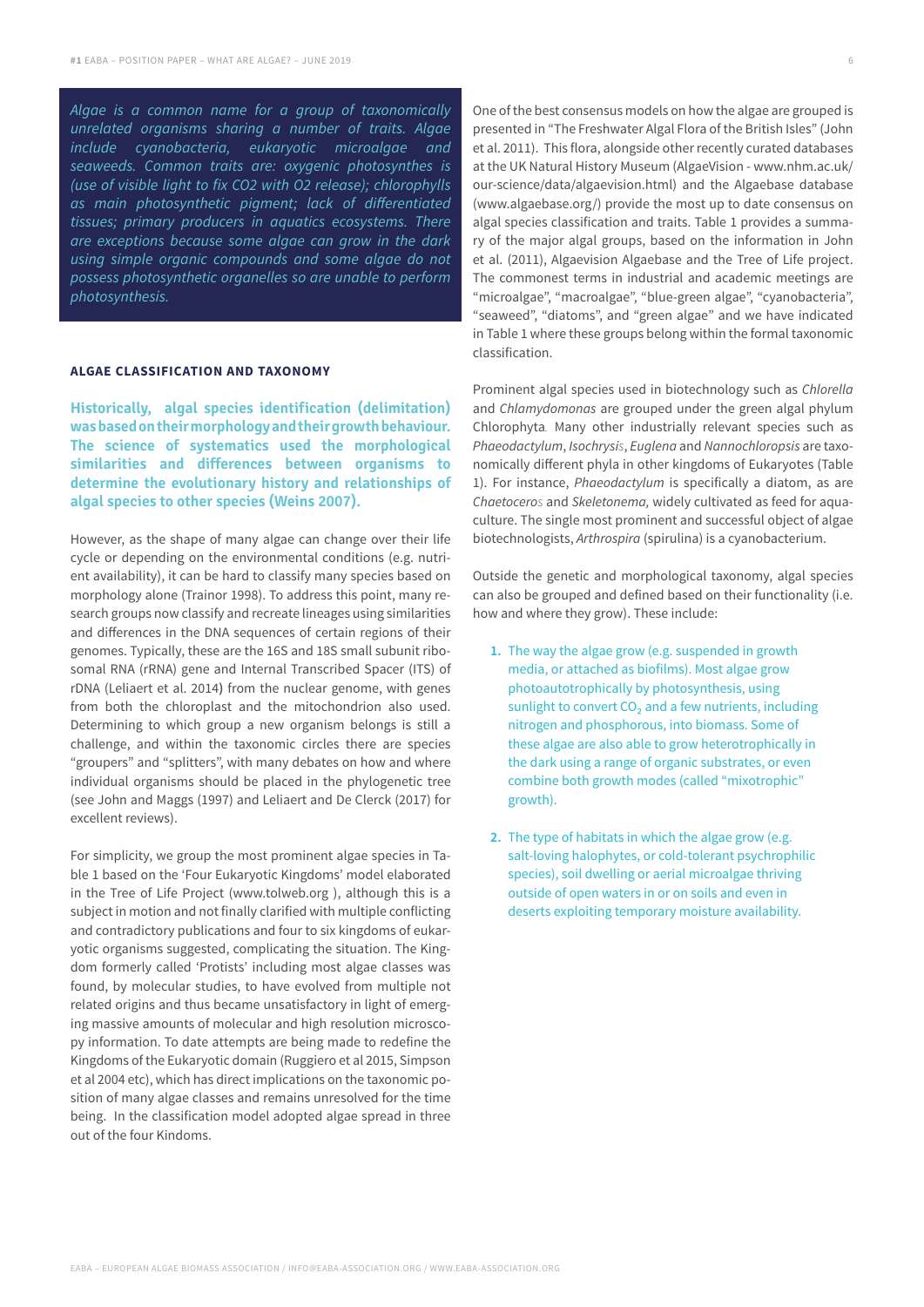# **Table 1: Summary of algal Taxonomic groups, based on John et al. (2011), Algaevision, Algaebase and Tree of Life project;**

All contain chlorophyll a, but the presence and relative proportions of the accessory pigments (chlorophyll *b*, chlorophylls *c*, phycobilins, and carotenoids) determine the actual colour of the cells. The cyanobacteria are prokaryotic, whilst all other groups are eukaryotes, with a nucleus enclosing the genetic material, and subcellular organelles (e.g. chloroplast).

The tentative classification of the different algae phyla into the four different kingdoms of eukaryotes according to the Tree of Life project *(http://tolweb.org/tree/)* are indicated to demonstrate the evolutionary diversity, although the final classification of the eukaryote domain remains a subject of heated discussion.

| <b>ALGAE GROUP</b><br>(COMMON NAME)                | <b>GENERAL CHARACTERISTICS</b>                                                                                                                                                                                                                                                                                                                                                                                                                                                                                                                                                                                               | REPRESENTATIVE COMMONLY<br><b>PHOTOS</b> | <b>REFERRED TO AS:</b>                              |
|----------------------------------------------------|------------------------------------------------------------------------------------------------------------------------------------------------------------------------------------------------------------------------------------------------------------------------------------------------------------------------------------------------------------------------------------------------------------------------------------------------------------------------------------------------------------------------------------------------------------------------------------------------------------------------------|------------------------------------------|-----------------------------------------------------|
|                                                    | <b>Domain Eubacteria</b>                                                                                                                                                                                                                                                                                                                                                                                                                                                                                                                                                                                                     |                                          |                                                     |
| Cyanobacteria<br>(blue-green algae/<br>cyanophyta) | Blue-green, grey-green, violet, brown, purplish or red.<br>$\rangle\!\rangle$<br>Accessory pigments are bilins: phycocyanobilin (blue), phycourobilin (orange)<br>and phycoerythrobilin (red), present in different proportions depending<br>on the species.<br>Unicellular, colonial or filamentous;<br>$\mathcal{D}$<br>Internal thylakoid membranes present, but no organelles as such.<br>$\rangle\rangle$                                                                                                                                                                                                               |                                          | Blue-green algae<br>Microalgae                      |
|                                                    | <b>Domain Eukaryotes</b>                                                                                                                                                                                                                                                                                                                                                                                                                                                                                                                                                                                                     |                                          |                                                     |
|                                                    | Kingdom Archaeplastida (Plantae)                                                                                                                                                                                                                                                                                                                                                                                                                                                                                                                                                                                             |                                          |                                                     |
| Chlorophyta<br>(green algae)                       | Cells with one to several chloroplasts, clearly green. Major accessory pigment<br>$\rangle\!\rangle$<br>is chlorophyll b, direct evolutionary precursors of higher plants;<br>Unicellular, colonial, filamentous, coenocytic, or macrophytes with robust axes<br>$\rangle\!\rangle$<br>bearing fronds (blade, sometimes with stipe or stem);<br>Motile or non-motile - if motile then normally have one, two or four<br>$\gg$<br>usually apical flagella;<br>Food storage material - principally starch surrounding one to several pyrenoids;<br>$\rangle\!\rangle$<br>Sexual reproduction oogamous in some orders.<br>$\gg$ |                                          | Macroalgae<br>Seaweeds<br>Microalgae<br>Green algae |
| Glaucophyta                                        | Cells are bright blue-green due to presence of phycocyanin and other pigments<br>$\rangle\!\rangle$<br>in cyanelles (equivalent to chloroplasts);<br>Unicellular or colonial;<br>$\mathcal{V}$<br>Food storage material - starch, produced outside the cyanelles.<br>$\gg$                                                                                                                                                                                                                                                                                                                                                   |                                          | Microalgae                                          |
| Rhodophyta<br>(red algae)                          | Commonly red due to predominance of accessory pigments phycocyanobilin<br>$\gg$<br>and phycoerythrobilin;<br>Unicellular, filamentous or pseudoparenchymatous;<br>$\mathcal{V}$<br>Food storage material - various, including floridean starch.<br>$\mathcal{V}$                                                                                                                                                                                                                                                                                                                                                             |                                          | Macroalgae<br>Seaweeds<br>Microalgae                |
|                                                    | <b>Kingdom Chromalveolates</b>                                                                                                                                                                                                                                                                                                                                                                                                                                                                                                                                                                                               |                                          |                                                     |
| Bacillariophyta<br>(Diatoms)                       | Cells with cell wall made of silica, called frustule. Yellowish-brown chloroplasts<br>typical of heterokonts, surrounded by four membranes. Major accessory<br>pigment is chlorophyll c and the carotenoid fucoxanthin;<br>Unicellular or colonial, forming colonies in the shape of filaments, ribbons,<br>stars or zigzags. According to their simmetry they are usually classified<br>as centric or pennate;<br>Non-motile, with only the male gametes of the centric diatoms<br>$\mathcal{D}$<br>possessing flagella;<br>Food storage material - chrysolaminarin and lipids.                                             |                                          | Diatoms<br>Microalgae                               |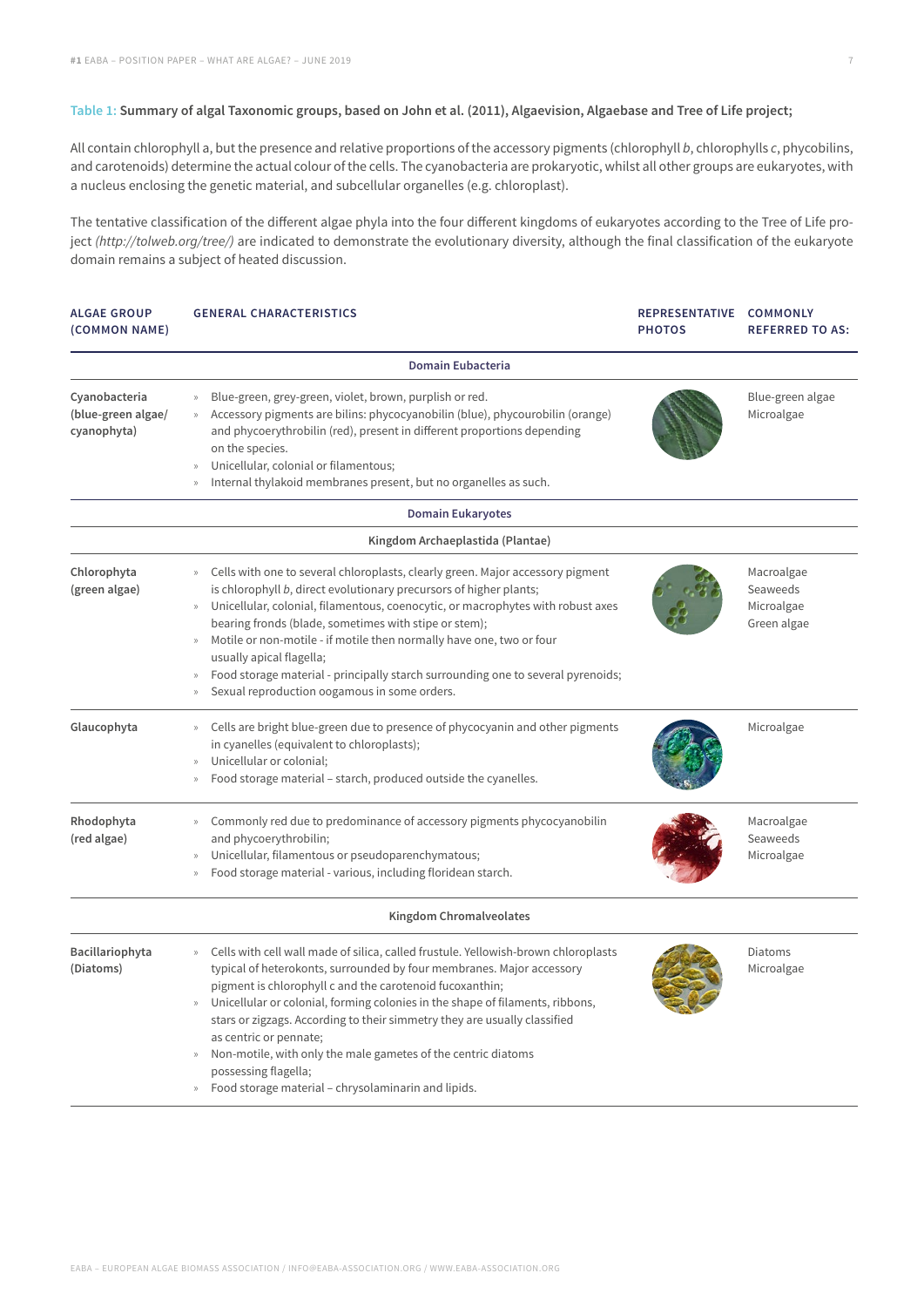| Cryptophyta<br>(cryptomonads)       | Brown, blue, blue-green, red, red-brown, olive green, or yellow-brown<br>due to accessory pigments chlorophyll c, and the bilins phycoerythrobilin<br>or phycocyanobilin;<br>Unicellular (rarely colonial), often bean-shaped;<br>$\rangle\!\rangle$<br>Food storage material - starch.                                                |  | Microalgae                                                      |  |  |
|-------------------------------------|----------------------------------------------------------------------------------------------------------------------------------------------------------------------------------------------------------------------------------------------------------------------------------------------------------------------------------------|--|-----------------------------------------------------------------|--|--|
| Dinophyta<br>(dinoflagellates)      | Usually brown due to presence of accessory pigments, chlorophyll c<br>and carotenoid peridinin;<br>Unicellular, rarely coccoid or filamentous;<br>Walls firm or of regularly arranged polygonal plates, biflagellate, one wrapped<br>round body of cell;<br>Food storage materials - starch and oil.                                   |  | Microalgae<br>Sometimes confused<br>with diatoms<br>(see below) |  |  |
| Raphidophyta                        | Yellow-green with two or more chloroplasts. Contains chlorophyll c and may or<br>$\gg$<br>may not have fucoxanthin. Marine species have violathanin, whilst fresh-water<br>species use diatoxanthin and heteroxanthin as accessory pigments<br>Unicellular with no outer wall, two flagella;<br>Food storage material - oil.           |  | Microalgae                                                      |  |  |
| Haptophyta                          | Cells are golden or yellow-brown due to presence of accessory pigments<br>chlorophyll c, fucoxanthin, and diatoxanthin;<br>Unicellular, two flagella;<br>$\gg$<br>Food storage material - principally chrysolaminarin.                                                                                                                 |  | Microalgae                                                      |  |  |
| Chrysophyta<br>(golden-brown algae) | Cells are golden to yellow-brown. Accessory pigments chlorophyll c,<br>fuxoxanthin and violathanin;<br>Single coccoidal cells or palmelloid, filamentous or parenchymatous,<br>$\rangle\!\rangle$<br>mostly uniflagellate;<br>Silica scales sometimes present;<br>Food storage material - oil or leucosin.<br>$\rangle\!\rangle$       |  | Microalgae                                                      |  |  |
| Xanthophyta<br>(yellow-green algae) | Cells are typically yellow-green, contains chlorophyll c and diatoxanthin<br>as accessory pigments;<br>Unicellular, filamentous, colonial or coenocytic;<br>$\rangle\!\rangle$<br>Motile forms have two subapical flagella;<br>Food storage material - oil or leucosin;<br>$\rangle\!\rangle$                                          |  | Microalgae                                                      |  |  |
| Eustigmatophyta                     | Cells are yellow-green. Does not contain chlorophyll c, but main accessory<br>pigment usually violathanin in one or more chloroplasts;<br>» Unicellular and coccoidal;<br>Motile forms have one flagellum or two unequal flagella inserted near apex;<br>Eyespot unique, independent of chloroplast;<br>Food storage material unknown. |  | Microalgae                                                      |  |  |
| Phaeophyta<br>(brown algae)         | Cells are brownish due to presence of carotenoids pigments (principally<br>fucoxanthin and violathanin);<br>Freshwater species of microscopic branched filaments (often closely packed);<br>Walls frequently contain alginic acid and fucinic acid;<br>Food storage materials - laminarin and mannitol.                                |  | Seaweeds<br>$(e.g.$ Kelp $)$<br>Macroalgae<br>and Microalgae    |  |  |
| <b>Kingdom Excavates</b>            |                                                                                                                                                                                                                                                                                                                                        |  |                                                                 |  |  |
| Euglenophyta<br>(euglenoids)        | Green, because of accessory pigment of chlorophyll b. Contains red eyespot<br>formed of carotenoids. Chloroplast surrounded by 3 membranes;<br>Commonly unicellular, exhibiting squirming movements;<br>Food storage material - paramylon.<br>$\gg$                                                                                    |  | Microalgae                                                      |  |  |

Adapted from: Carter CF, John DM, Wilbraham J (2016) AlgaeVision: Virtual Collection of Freshwater Algae from the British Isles. Version II. World Wide Web electronic publication. *[www.nhm.ac.uk/algaevision.html](http://www.nhm.ac.uk/algaevision.html)*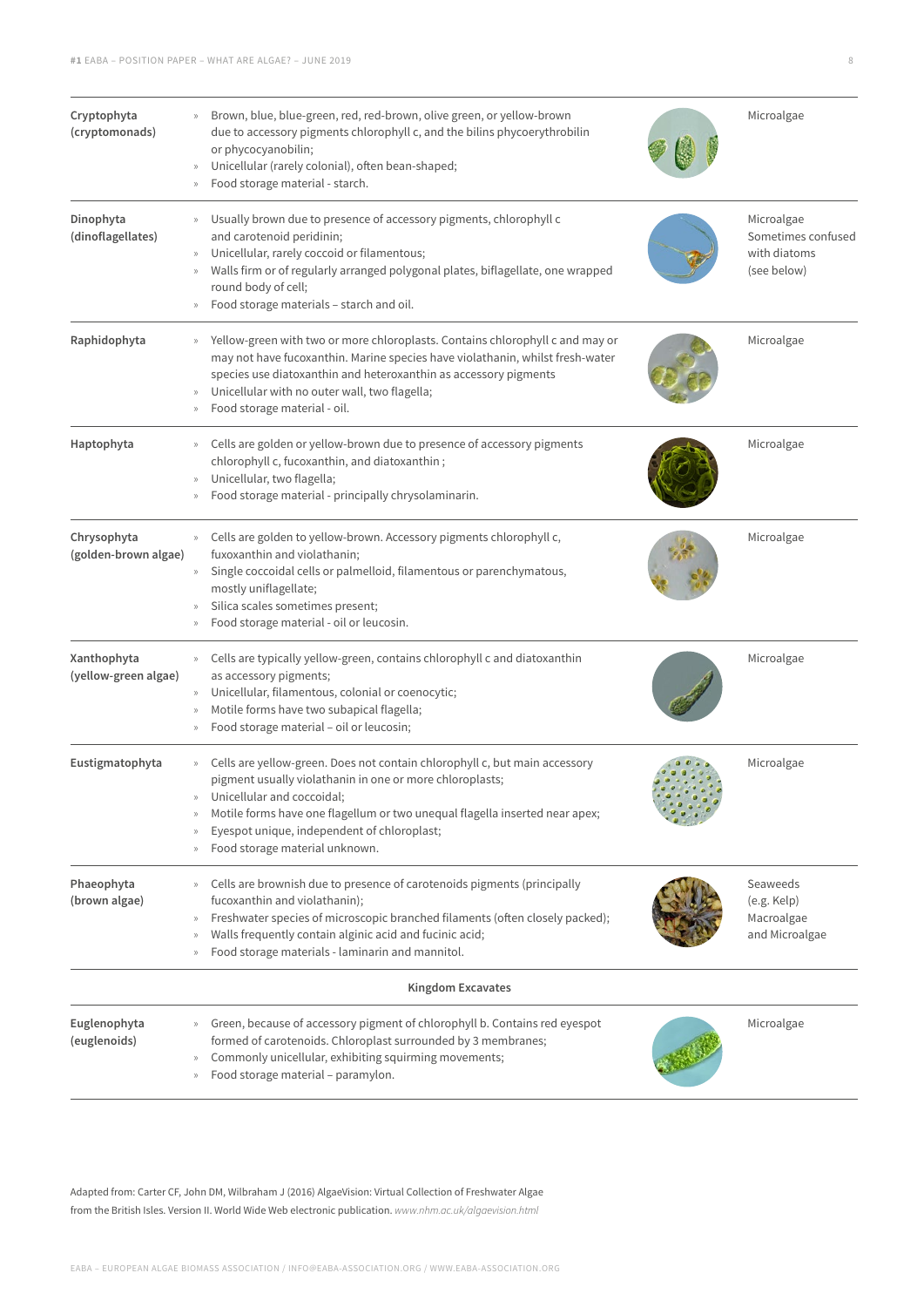# **Questions and Answers about 'algae'**

# Some key questions and straightforward answers in the view of EABA experts.

#### **Are algae plants?**

Yes and No. Green and red algae can be considered "simple plants" since they are ancerstors of higher plants. Some species, including economically important phyla such as brown algae, diatoms, eustigmatophytes, or euglenoids are the result of a second endosymbiosis event of a red - or green alga with other, eukaryotic host cells derived from different kingdoms of life that are not related to plants.

#### **Are algae a crop?**

Yes, algae are a crop with a diverse number of species being cultured or harvested from the wild.

#### **Is algae production agriculture?**

Yes, algae cultivation is an agricultural process.

#### **Is algae cultivation in fermentors an industrial process?**

No, algae production in fermentors is primary sector. Algae biomass transformation is industry (secondary sector).

#### **Is algae production hydroponics?**

Yes, it is possible to consider microalgae production in containers as hydroponics.

**Is algae production aquaculture?**  Yes, algae cultivation can be considered as an aquaculture activity because it takes place in an aquatic environment.

# **What is the difference between macro and microalgae?**

The latter are unicellular or small colonial or filamentous species, are generally microscopic (only visible with a microscope), whereas macroalgae are multicellular and can be up to 60 m in length.

**What is the difference between macroalgae and seaweeds?** They are the same thing.

# **What is the most appropriate way to identify algae?**

The and fastest way for reliable identification is determination of key DNA sequences, e.g. of the 18S rDNA gene, the rbcL gene or similar.

#### **What are pure algae?**

Where a single algal species is present in a culture without contaminant organisms, that is axenic culture.

# **What is the difference between axenic and unialgal?**

The latter is a culture containing just one algal species, but there might be some other organisms – bacteria, fungi – present too. Axenic is a pure culture of a single organism.

# **What is the difference between autotrophic or photoautotrophic and heterotrophic?**

Autotrophic means growing on inorganic carbon  $(CO<sub>2</sub>)$  as carbon source. Photoautrophic combines growth using light as energy source and inorganic carbon as carbon source. Heterotrophic means growth on inorganic carbon as carbon sourcesource.

#### **What are organic algae?**

Organic refers to products that meet certain requirements of cultivation, e.g. absence of synthetic fertilizers and pesticides as defined, e.g, by USDA Organics Food Production Act, USDA NOP (National Organics Program, under the National Organics Law) and in Europe a similar legal and regulatory framework, with both US and EU organic regulations supposed to be mutually acceptable.

#### **What are GMO algae?**

The definition is the same as for any other GMO (plant, animal, bacterium etc).

#### **What are mutant algae?**

Mutant algae have one or more characteristics that are different from the original strain. Mutants can arise spontaneously or as a result of treatment to damage DNA. This can sometimes be by genetic manipulation. Natural (spontaneous) or induced mutants are generally not considered GMOs.

#### **What are toxic algae?**

Some species of algae produce toxins to prevent competition with other algae, or to deter predators, often when they bloom in the natural environment. Many of these are so-called harmful algal bloom (HAB) species. However, the vast majority of algae do not have toxic characteristics.

### **How does the Nagoya protocol apply to algae?**

The Nagoya protocol refers to organisms within a national jurisdiction, so any algae collected from a region falls within its remit. The high-seas are not included, nor any species/strains collected before October 2014 (even if utilisation happens after October 2014).

# **What is the difference between Arthrospira and Spirulina?**

From a taxonomic point of view spirulina belongs to the genus *Arthrospira*, while *Spirulina* identifies different non-edible cyanobacteria that can even be toxic. These latter have a much lower diameter of the filament, not containing GLA, without gas vesicles. It is important to avoid that people cultivate for food *Spirulina* instead of *Arthrospira*.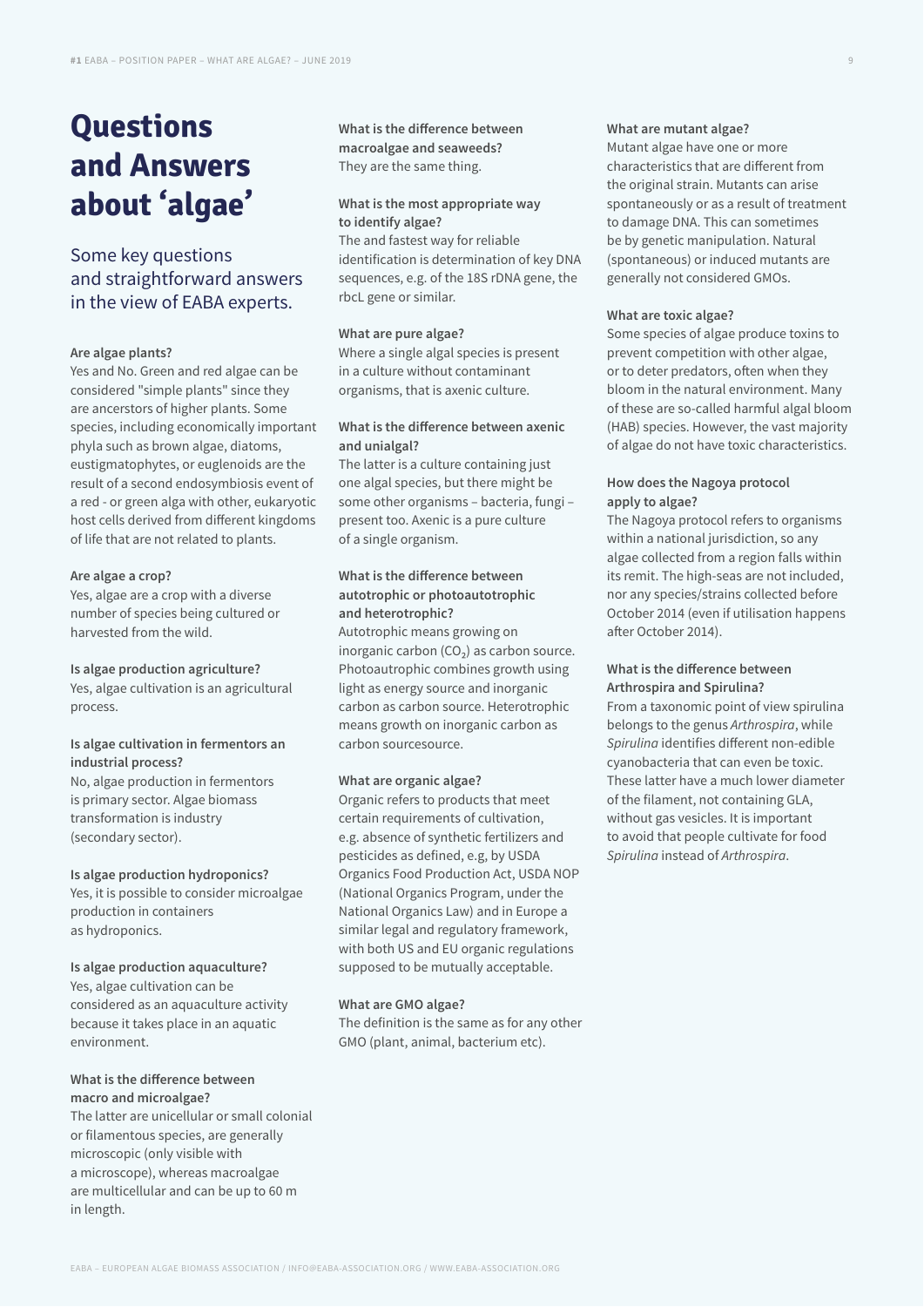# **NIHIL VILIOR ALGA - OR HOW THE LACK OF KNOWLEDGE OF SEAWEEDS CAUSED THE COLLAPSE OF THE ROMAN EMPIRE...** *by* Jonas Collén - Station Biologique de Roscoff. France

*I have worked with and studied seaweeds for 16 years and this is somewhat of a mystery to my non-biologist friends. What possible change can an increased knowledge of seaweeds bring? Why not work with something more useful, like human health, or something better paid, like business? When I pondered that and read something totally unrelated to seaweeds I found an excellent reason why we should study seaweeds and why it matters- the lack of knowledge of macroalgae caused the collapse of the Roman Empire.* 

*Not much is known about seaweed use and knowledge in classical Europe. However, Bellum Africanum, written in 46 B.C., officially by Julius Caesar, but in reality probably by someone else, states that the Greeks collected seaweed from the shore and gave it to their cattle (Indergaard & Minsaas 1991). This means that useful properties of seaweeds were known even by the mighty Caesar. However, there are indications that seaweeds were held in low esteem by the Romans and this, unknown to them at that time, was a contributing factor to the fall of the Roman Empire; one of the mightiest empires that has ever existed.*

*This lack of appreciation of seaweeds is exemplified by two quotes, one from Horace, Quintus Horatius Flaccus, an outstanding poet and satirist who lived 65-8 B.C. Maybe he is more known for the quote "carpe diem" than the following from Satires (II, 5, 8): "Et genus et virtus, nisi cum re, vilior alga est." (Noble descent and worth, unless united*  with wealth, are esteemed no more than seaweed.) If you find this quote strange; note *the name of the book.* 

*The other quote is from Virgil, Publius Vergilius Maro, (70-19 BC) often called the greatest Roman poet, who wrote in Bucolics: "Immo ego Sardoniis videar tibi amarior herbis, horridior rusco, proiecta vilior alga." (Nay, but may I seem to thee bitterer than herbage of Sardinia, rougher than the spiky broom, more worthless than stranded seaweed.)* 

*Although taken out of contexts, these quotes clearly show that seaweeds were not very fashionable in the Roman society; in fact they were used as metaphors for the utterly worthless by two of the giants of early Western civilization. But how did this cause the fall of the mighty Roman Empire?*

*It has been suggested that lead poisoning contributed to the decline of Rome (Nriagu 1983), through the use of lead pipes, to transport water, and lead cauldrons, especially when used for the production of a concentrated grape juice called sapa or defrutum. Lead leaked from the pipes and cauldrons slowly poisoning the once so proud Romans. It is well known that seaweed polysaccharides, especially alginates, have the capacity to bind heavy metals, such as lead. In fact, seaweeds products have been used to diminish problems caused by toxic heavy metals. Alginate containing species that can be found around the Italian peninsula includes for example: Laminaria ochroleuca, L. rodriguezii, and Fucus virsoides. In addition, the Roman Empire included large parts of the Atlantic coastline in Europe and an effective (by the standards of the time) transport system which could easily have been used to import seaweeds such as Laminaria to Rome.* 

*Had the Romans held seaweeds in higher esteem and eaten more seaweed products, cleaning their bodily systems of lead, then maybe this text would have been entirely in Latin, the year would not be 2005, but 2755 (number of years since the founding of the city of Rome), or possibly MMDCCLV and the author be named Jonasus Collenius. I therefore urge the present imperial, national and local funding agencies to support seaweed research in order to avoid a collapse of civilization as we know it. Remember, the Roman Empire fought "terrorism" successfully for centuries, but succumbed to limited resources for seaweed research.*

#### **SELECTED REFERENCES**

Indergaard M & Minsaas J 1991. Animal and Human Nutrition. In: Seaweed Resources in Europe: Uses and Potential, (Ed. M.D. Guiry & G. Blunden).

Nriagu JO 1983. Saturnine gout among Roman aristocrats: Did lead poisoning contribute to the fall of the Empire? New England Journal of Medicine 308, 660-663 in: https://listserv.heanet.ie/cgi-bin/ wa?A2=ALGAE-L;994c2f19.051013 [acessed in Oct 2005]

Archibald JM. (2015) Endosymbiosis and Eukaryotic Cell Evolution. Curr Biol. Oct 5;25(19):R911-21. doi: 10.1016/j. cub.2015.07.055.

John and Maggs (1997) Chapter 5, pp. 83-107. In: Species problems in eukaryotic algae: a modern perspective Species in: The Units of Biodiversity. Ed. Claridge, M.F., Dawah, H.A. & Wilson, M.R. 1997. Chapman & Hall. London. DAVID M. JOHN\* and CHRISTINE A. MAGGS\*

John et al. (2011) The Freshwater Algal Flora of the British Isles"

Frederik Leliaert, Olivier De Clerck (2017) Refining species boundaries in algae First published: 13 March [https://doi.](https://doi.org/10.1111/jpy.12477) [org/10.1111/jpy.12477](https://doi.org/10.1111/jpy.12477)

Leyland B, Leu S, Boussiba S. 2017, Are Thraustochytrids algae? Fungal Biol. 2017 Oct; 121(10):835-840.

Simpson, Alastair G.B.; Roger, Andrew J. .(2004) "The real 'kingdoms' of eukaryotes". Current Biology. 14 (17): R693–R696. doi:10.1016/j. cub.08.038. PMID 15341755

Cavalier-Smith, T. (1998). "A revised sixkingdom system of life". Biological Reviews. 73 (3): 203–66. doi:10.1111/j.1469-185X.1998. tb00030.x. PMID 9809012

Cavalier-Smith (2016) Higher classification and phylogeny of Euglenozoa. European Journal of Protistology 56: 255,

Ruggiero, Michael A.; Gordon, Dennis P.; Orrell, Thomas M.; Bailly, Nicolas; Bourgoin, Thierry; Brusca, Richard C.; Cavalier-Smith, Thomas; Guiry, Michael D.; Kirk, Paul M.; Thuesen, Erik V. (2015). "A higher level classification of all living organisms". PLOS ONE. 10 (4): e0119248. Bibcode:2015PLoSO..1019248R.